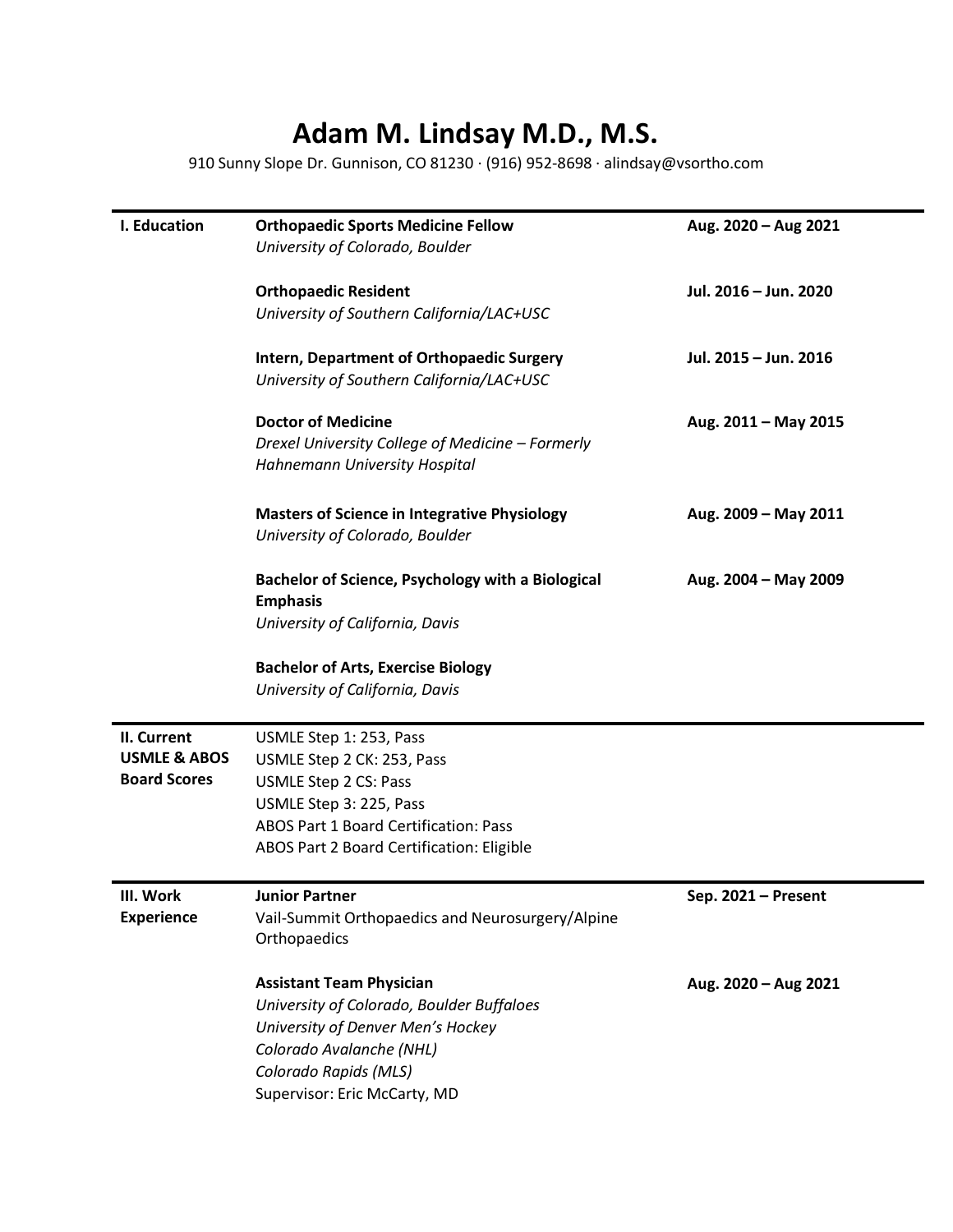| <b>Team Physician</b><br>San Marino High School Football Team and Flintridge<br>Preparatory High School Football Team<br>Supervisor: Alex Weber, MD                                                                                                   | Jul. 2017 - July 2020 |
|-------------------------------------------------------------------------------------------------------------------------------------------------------------------------------------------------------------------------------------------------------|-----------------------|
| Per Diem Physician, Department of Orthopedics<br>Kaiser Permanente Baldwin Park<br>Supervisor: Raffy Mirzayan, MD                                                                                                                                     | Nov. 2017 - July 2020 |
| <b>Graduate Research Assistant, JFK Partners, Center for</b><br><b>Autism and Developmental Disabilities Research</b><br>University of Colorado, Denver, Anschutz Medical Campus<br>Supervisor: Drs. Eric Moody, Ph.D. and Susan Hepburn<br>Ph.D.     | Sep. 2009 - Aug. 2011 |
| Professional Research Assistant, Study to Explore Early<br>Development JFK Partners, Center for Autism and<br><b>Developmental Disabilities Research</b><br>University of Colorado, Denver, Anschutz Medical Campus<br>Supervisor: Kristina Hightshoe | Nov. 2009 - Aug. 2011 |
| <b>Graduate Teaching Assistant, Endocrinology; Department</b><br>of Integrative Physiology<br>University of Colorado, Boulder<br>Supervisors: Dr. David Norris Ph.D., Dr. Pei Tsai Ph.D.                                                              | Aug. 2010 - May 2011  |
| <b>Graduate Teaching Assistant, Human Physiology</b><br>Laboratory; Department of Integrative Physiology<br>University of Colorado, Boulder<br>Supervisor: Robert Hermanson                                                                           | Dec. 2009 - Aug. 2010 |
| Junior Specialist I, Department of Psychology,<br><b>Developmental Research Center</b><br>University of California, Davis<br>Supervisor: Gail S. Goodman, Ph.D.                                                                                       | Apr. 2009 - Aug. 2009 |
| <b>Behavioral Therapist</b><br><b>B.E.S.T Consulting Company</b><br>Supervisor: Heather Cornelison                                                                                                                                                    | Dec. 2008 - Jun. 2009 |
| Undergraduate Research Assistant, Department of<br>Psychology, Developmental Research Center<br>University of California, Davis<br>Supervisor: Gail S. Goodman, Ph.D.                                                                                 | Feb. 2006 - Apr. 2009 |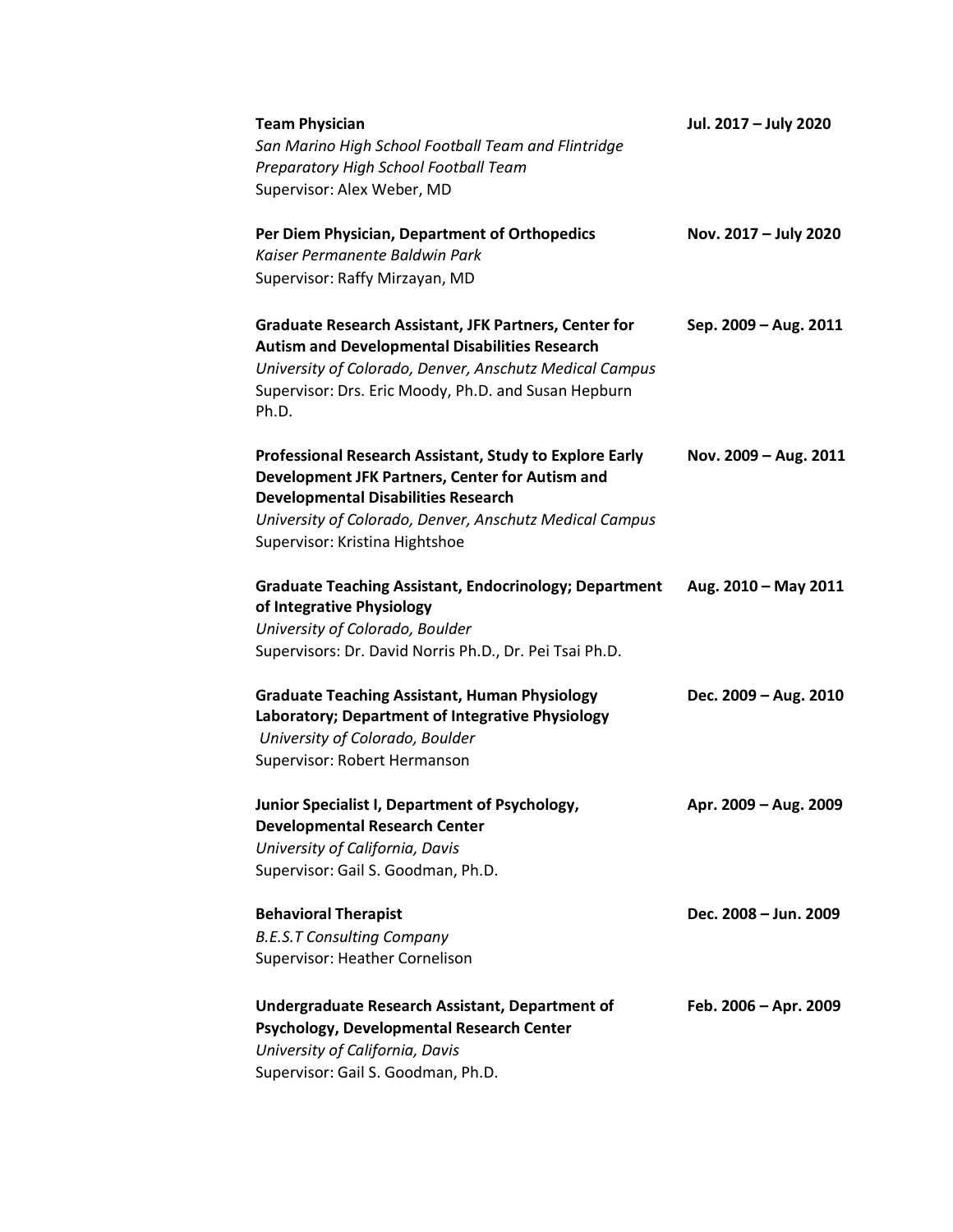| <b>IV. Professional</b> | <b>Eric McCarty MD</b>                                      | Email:                          |
|-------------------------|-------------------------------------------------------------|---------------------------------|
| <b>References</b>       | Fellowship Director                                         | Eric.McCarty@cuanschutz.edu     |
|                         | Chair of Sports Medicine                                    | Phone: 720-470-7964             |
|                         | Head Team Physician:                                        |                                 |
|                         | University of Colorado                                      |                                 |
|                         | Colorado Avalanche                                          |                                 |
|                         | University of Denver                                        |                                 |
|                         | <b>Jonathan Brayman MD</b>                                  | Email:                          |
|                         | Associate Professor                                         | Jonathan.Bravman@cuanschutz.edu |
|                         | Director of Sports Medicine Research                        | Phone: 303-882-8733             |
|                         | <b>Team Physician</b>                                       |                                 |
|                         | University of Colorado                                      |                                 |
|                         | Colorado Avalanche                                          |                                 |
|                         | University of Denver                                        |                                 |
|                         | George F. "Rick" Hatch, III MD                              | Email:                          |
|                         | Director - USC Sports Medicine Fellowship                   | Ghatchmd@gmail.com              |
|                         | University of Southern California / Keck School of Medicine | Phone:310-683-3330              |
|                         | <b>Daniel Oakes MD</b>                                      | Email:                          |
|                         | Program Director - USC Orthopaedic Residency                | daniel.oakes@med.usc.edu        |
|                         | Director - Arthroplasty and Joint Reconstruction            | Phone: 626-644-2275             |
|                         | University of Southern California / Keck School of Medicine |                                 |
|                         |                                                             |                                 |

## **V. Publications**

Chapters: **Lindsay, A.,** Donby, B, McCarty, E. (2021) MRI-Arthroscopy Correlations: A Case-Based Atlas of the Knee, Shoulder, Elbow, Hip and Ankle, 3nd Ed. *Currently in final edits. Expected Publication date 10/2021.*

> **Lindsay, A.,** Chai, A., Frank, R. (2021) Open Strategies for Recurrent Glenohumeral Instability In Cole & Chahla: Surgical Techniques of the Shoulder, Elbow and Knee in Sports Medicine, 3<sup>rd</sup> ed.

> Trasolini, N., **Lindsay, A.,** Cooper, J., Hatch, G. (2018). Biomechanics of Internal bracing, In Fanelli, G (Ed.) The Multiple Ligament Injured Knee: A Practical Guide to Management, 3rd ed.

> **Lindsay, A.,** Klineberg, E. (2014). Materials and Biomaterials Used for Spinal Deformity Correction. In A. Debrecht (Ed.), Global Spinal Alignment (pp. 4-18). St. Louis, Missouri: Quality Medical Publishing.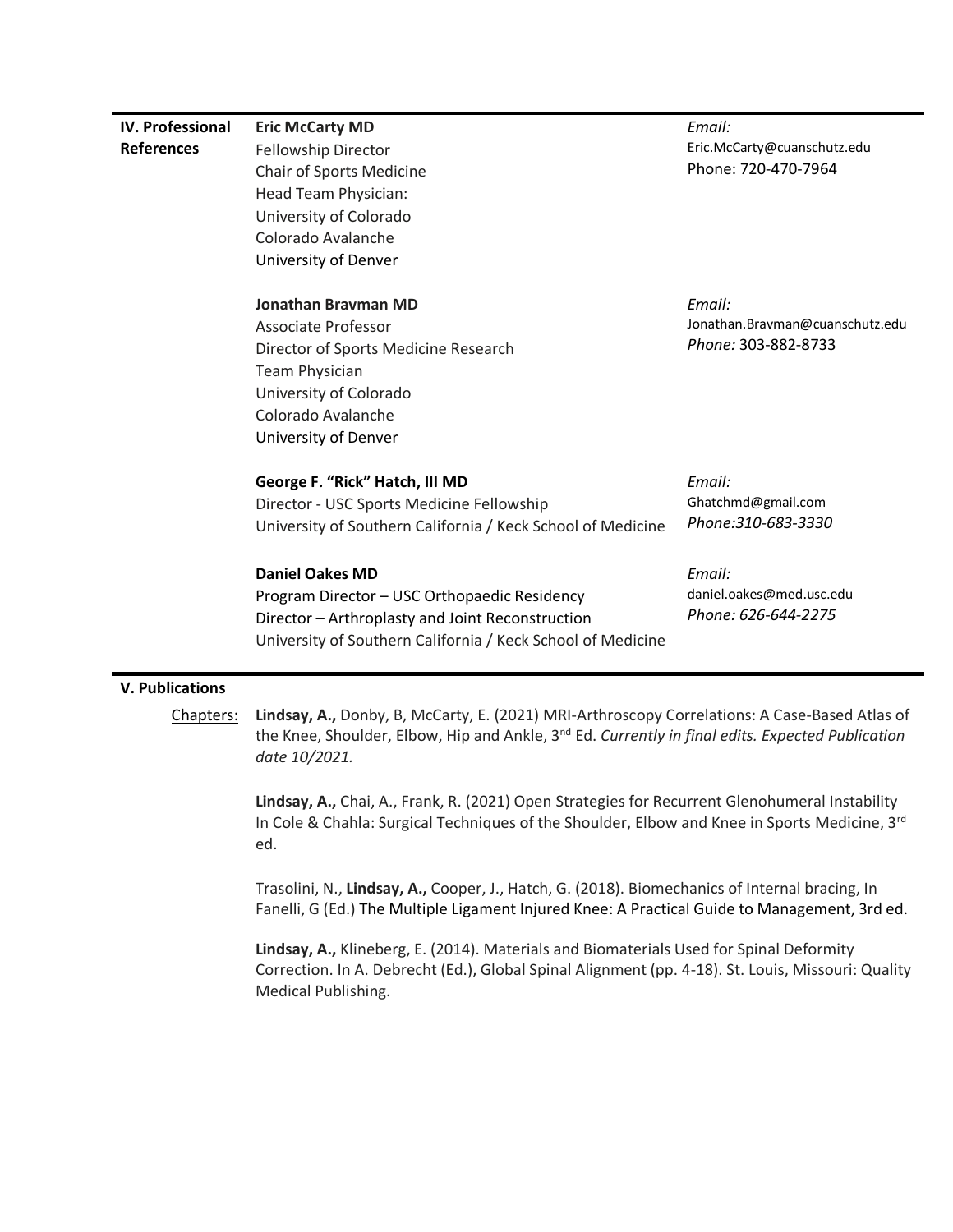## Articles:

Keeling, L. E., Belk, J. W., Kraeutler, M. J., Kallner, A. C., **Lindsay, A.,** McCarty, E. C., & Postma, W. F. (2021). Bone Marrow Aspirate Concentrate for the Treatment of Knee Osteoarthritis: A Systematic Review. *The American Journal of Sports Medicine*, 03635465211018837.

Schwarz, I, **Lindsay, A.,** Freeman T., Houck, D., BA; Wolcott, M., Mayo, M., Frank, R., McCarty, E. Trends in rates of intra-articular injections and surgery for orthopedic injures in collegiate athletes. *Manuscript In final edits, Expected Submission 11/2021*

**Lindsay, A.,** Belk, W., Frank, R., McCarty, E. Trans-osseus tunnel versus Suture Anchors: A Systematic Review of Biomechanical Studies of Quadriceps Repair Submitted *Arthroscopy 5/2021.* 

Weber, A. E., Bolia, I. K., Korber, S., Mayfield, C. K., **Lindsay, A.,** Rosen, J., ... & Gamradt, S. C. (2021). Five-Year Surveillance of Vitamin D Levels in NCAA Division I Football Players: Risk Factors for Failed Supplementation. *Orthopaedic Journal of Sports Medicine*, *9*(1), 2325967120975100.

Robinson, A., **Lindsay, A.,** Vidal, A., Frank, R., *Osteochondral Autograft Transfer* Operative Techniques in Sports Medicine, Accepted, anticipated publish date 11/2021

Schwarz, I., Houck, D. A., Shah, V., Jolly, A. J., **Lindsay, A.,** Bravman, J. T., & Frank, R. M. (2021). Bone and body characteristics of freestyle and nonfreestyle skiers. *The Journal of Sports Medicine and Physical Fitness*.

Trasolini, N., **Lindsay, A.,** Gipsman, A., & Hatch, G. F. R. (2019). The Biomechanics of Multiligament Knee Injuries: From Trauma to Treatment. *Clinics in sports medicine*, *38*(2), 215- 234.

Vakhshori, V., **Lindsay, A.**, Kabirian, N., Stevanovic, M. (2019). A 3-year-old Boy with Synovial Chondromatosis of the Distal Radioulnar Joint. *Orthopedics Today, 8-9*.

Chae, Y., Goodman, G. S., Bederian-Gardner, D., **Lindsay, A.** (2011). Methodological Issues and Practical Strategies in Research on Child Maltreatment Victims' Abilities and Experiences as Witnesses. *Child Abuse & Neglect*. *35(4)* 240-248.

Current Projects **Lindsay, A.,** Seidl, A. Additional Double Anchor Mattress Suture Technique for Reinforcing Coracoid Graft Fixation in Open Latarjet. Submitted to JSES Reviews, Reports, and Techniques, awaiting reviewer comments 9/2021

> **Lindsay A.,** Belk, W., McCarty, E. Strategies for Pectoralis Major Tendon Repairs, Manuscript Submitted to Journal of the American Academy of Orthopaedic Surgeons, *Accepted pending reviewer comments 12/2021.*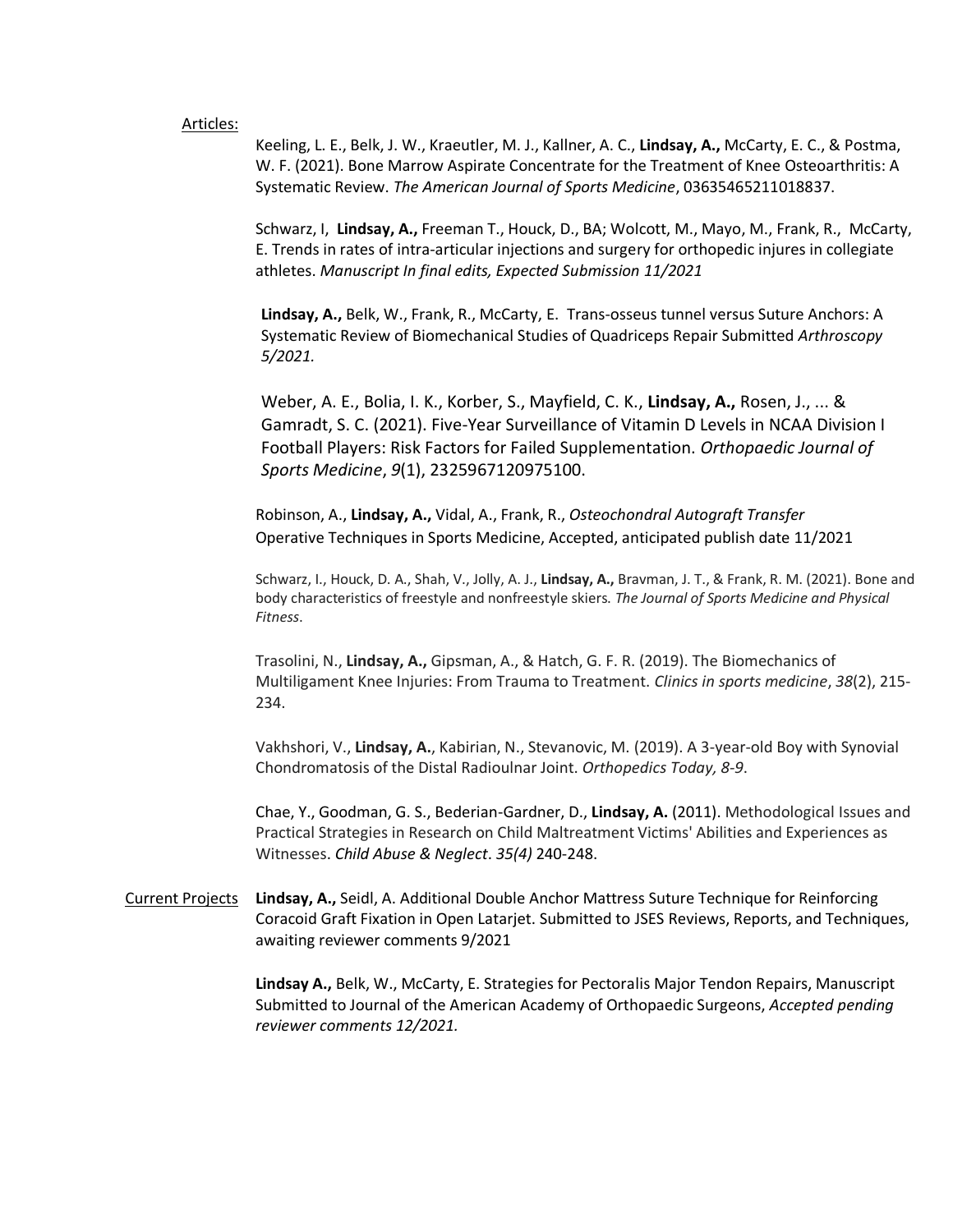Abstracts and Schwarz, I., **Lindsay, A.**, Houck, D., Bravman J., Shah, V., Jolly, A., Frank, R,. McCarty, E. Presentations: Freestyle skiing is associated with similar proximal femur and lumbar spine adaptations and lower body mass index as compared to skiers in non-freestyle events Poster presentation accepted at 2021 American Academy of Orthopedic Surgeons Annual Meeting, San Diego CA

> Trasolini, N., Kang, H.P., Ihn, H., **Lindsay, A.**, Olsen, S., Romano, R., Tibone, J., Gamradt, S., Weber, A. Water Polo is Associated With Restricted Hip Motion and Physical Examination Findings of Femoroacetabular Impingement Syndrome (March 2020). Poster presentation accepted at 2020 American Academy of Sport Medicine Annual Meeting, Seattle, WA.

**Lindsay, A.**, Jalali, O., Romano, R., Weber, A,. Gamradt, S., Vitamin D and Posterior chain injuries in NCAA Division I Track Athletes (August 2019). Resident Research Award recipient at 2019 Western Orthopaedic Association Annual Meeting, Monterey, CA.

**Lindsay A.**, Landon, C., Peng, T., Carney, J., Juhan, T, Marecek, G. Methamphetamine Use and Acute Post-Operative Narcotic Consumption in Orthopedic Trauma Patients (August 2019). Podium presentation at 2019 Western Orthopaedic Association Annual Meeting, Monterey, CA.

Erdman, M.K., Gibbs, S., Trasolini, N., **Lindsay, A.**, Marecek, G. Arthroscopic Assistance in Fracture Reduction (March 2019). Scientific Exhibit at the American Academy of Orthopedic Surgeons annual meeting, Las Vegas, NV.

**Lindsay, A.,** Rounds, A., Romano, R., Gamradt, S. Vitamin D insufficiency and Stress fractures in NCAA Division 1A Track and Field athletes (August 2019). Podium presentation at 2019 Western Orthopaedic Association annual meeting, Monterey, CA

**Lindsay, A.**, Jalali, O., Romano, R., Weber, A., Gamradt, S., Vitamin D and Posterior Chain Injuries in NCAA Division I Track Athletes (August 2019). Poster presentation at 2019 American Academy of Sport Medicine Annual Meeting, Boston MA.

Korber, S., Rounds, A., Mayer, E., Trasolini, N., **Lindsay, A.**, Weber, A., Hatch, G., Gamradt, S. Supplementation of Vitamin D in Division I Athletes (August 2018). Podium presentation at 2018 Western Orthopaedic Association Annual Meeting, Aspen, CO.

**Lindsay, A.**, Roiz, R; Gonsalves, N., Barreto, D., Choi, P., Goldstein, R. Radiographic Features of the Hip in Skeletal Dysplasia (August 2018). Poster presentation at 2018 Western Orthopaedic Association Annual Meeting, Aspen, CO.

Ball, C., **Lindsay, A.**, Menendez, L., Charlton, T. The Bayes Oncology Evaluation Tool: The BAYONET Bone Study (April 2017). Poster presentation at the American Academy of Orthopedic Surgeons Annual Meeting, San Diego CA.

Moody, E., McIntosh, J., **Lindsay, A**., Turner, A., Hepburn, S. Preserved Mimicry in Children with Autism; Enhanced Mimicry in Children with Williams Syndrome (November 2011). Poster presentation at the International Meeting for Autism Research, San Diego, CA.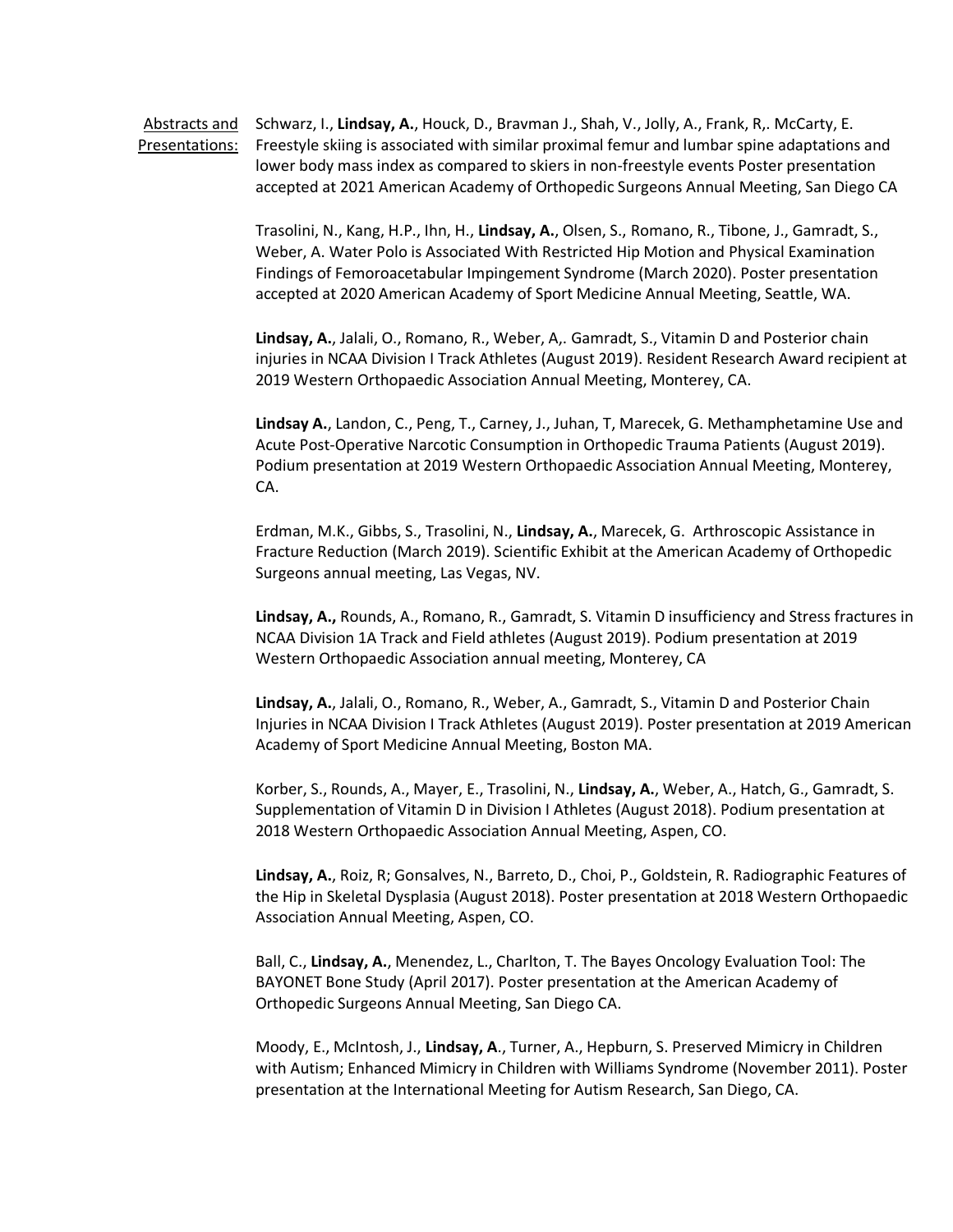|                                            | Lindsay, A., Moody, E., Hepburn, S. Beyond the prize box: Creating a Comfortable Research<br>Experience for Children with Autism Spectrum Disorder (August 2010) Poster presentation at<br>the Meeting for the Autism Society of Colorado, Denver, CO.<br>Moody, E. Hepburn, S., McIntosh, D., Lindsay, A. Spontaneous Mimicry and Imitation in<br>Children with Autism (May 2010). Presentation at the International Meeting for Autism<br>Research, Philadelphia, PA |                       |  |
|--------------------------------------------|------------------------------------------------------------------------------------------------------------------------------------------------------------------------------------------------------------------------------------------------------------------------------------------------------------------------------------------------------------------------------------------------------------------------------------------------------------------------|-----------------------|--|
|                                            |                                                                                                                                                                                                                                                                                                                                                                                                                                                                        |                       |  |
| VI. Extra-                                 | EVO Program for Student athletes, Nominated as Mentor                                                                                                                                                                                                                                                                                                                                                                                                                  | Aug. 2018 - Current   |  |
| <b>Curricular</b>                          | for NCAA Student Athletes                                                                                                                                                                                                                                                                                                                                                                                                                                              |                       |  |
| <b>Activities</b>                          | University of California, Davis                                                                                                                                                                                                                                                                                                                                                                                                                                        |                       |  |
|                                            | Supervisor: Daniel Layson                                                                                                                                                                                                                                                                                                                                                                                                                                              |                       |  |
|                                            | <b>Steering Coordinator, Salvation Army HOP Clinic</b>                                                                                                                                                                                                                                                                                                                                                                                                                 | Apr. 2012 - May 2014  |  |
|                                            | Drexel University College of Medicine                                                                                                                                                                                                                                                                                                                                                                                                                                  |                       |  |
|                                            | Supervisor: Dr. Steven Peitzman, MD FACP                                                                                                                                                                                                                                                                                                                                                                                                                               |                       |  |
|                                            | <b>Co-President, Sports Medicine Interest Group</b>                                                                                                                                                                                                                                                                                                                                                                                                                    | Jun. 2012- May 2015   |  |
|                                            | Drexel University College of Medicine                                                                                                                                                                                                                                                                                                                                                                                                                                  |                       |  |
|                                            | Supervisor: Dr. Eugene Hong, MD CAQSM FAAFP and Dr.                                                                                                                                                                                                                                                                                                                                                                                                                    |                       |  |
|                                            | Robert Cabry MD                                                                                                                                                                                                                                                                                                                                                                                                                                                        |                       |  |
|                                            | <b>NCAA Division 1 Athlete</b>                                                                                                                                                                                                                                                                                                                                                                                                                                         | Aug. 2004 - Jan. 2009 |  |
|                                            | University of California, Davis                                                                                                                                                                                                                                                                                                                                                                                                                                        |                       |  |
|                                            | Supervisor: Steve Doten, Head Coach                                                                                                                                                                                                                                                                                                                                                                                                                                    |                       |  |
|                                            | <b>Member of United States Men's Senior National Water</b><br>Polo Team,                                                                                                                                                                                                                                                                                                                                                                                               | Oct. 2005 - Dec. 2006 |  |
|                                            | <b>United States Water Polo</b>                                                                                                                                                                                                                                                                                                                                                                                                                                        |                       |  |
|                                            | Supervisor: Ricardo Azevedo, Head Coach                                                                                                                                                                                                                                                                                                                                                                                                                                |                       |  |
| <b>VII. Volunteer</b><br><b>Experience</b> | Instructor, life skills course for adults with developmental<br>disabilities                                                                                                                                                                                                                                                                                                                                                                                           | Apr. 2012 - Jul. 2012 |  |
|                                            | Philadelphia Developmental Disabilities Corporation                                                                                                                                                                                                                                                                                                                                                                                                                    |                       |  |
|                                            | Supervisor: Patricia Mecca                                                                                                                                                                                                                                                                                                                                                                                                                                             |                       |  |
|                                            | Summer camp counselor for people with developmental<br>disabilities<br><b>Camp ReCreation</b>                                                                                                                                                                                                                                                                                                                                                                          | Jun. 2003 - Jun. 2011 |  |
|                                            | Supervisor: John Bazzanella, President                                                                                                                                                                                                                                                                                                                                                                                                                                 |                       |  |
|                                            | <b>Student-Athlete Advisor</b>                                                                                                                                                                                                                                                                                                                                                                                                                                         | Aug. 2005 - May 2008  |  |
|                                            | <b>Student Athlete Advisory Committee</b>                                                                                                                                                                                                                                                                                                                                                                                                                              |                       |  |
|                                            | Supervisor: Michelle Ropeau                                                                                                                                                                                                                                                                                                                                                                                                                                            |                       |  |
|                                            |                                                                                                                                                                                                                                                                                                                                                                                                                                                                        |                       |  |